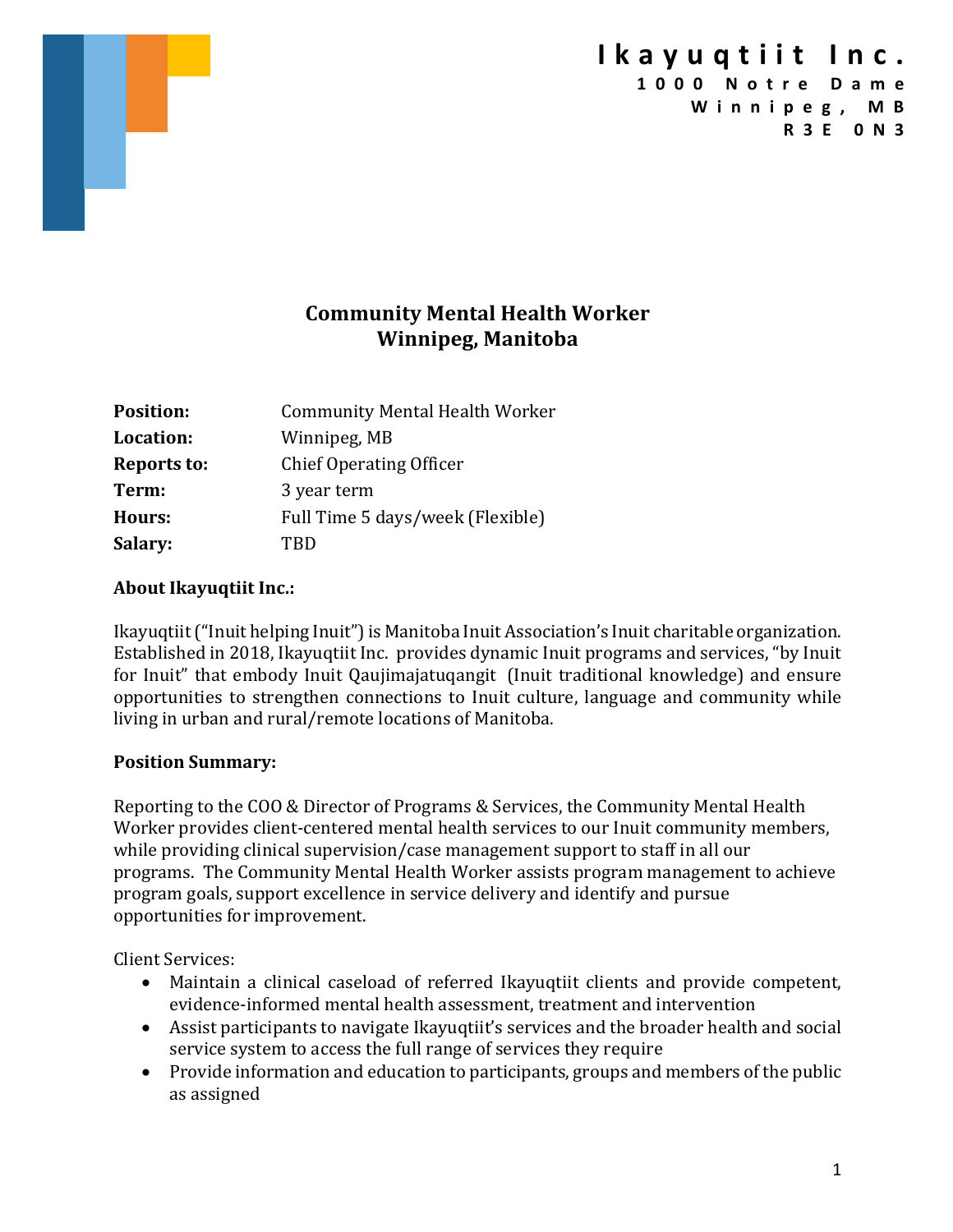• Treat all participants, family members and members of the public with respect and dignity at all times

Clinical Support:

- Maintain all competencies required for the position through continuing education, training or other means and function at all times within their scope of practice
- Provide advice, guidance, consultation, feedback and decision support to Ikayuqtiit staff related to evidence-informed clinical practice in accordance with professional standards, legal requirements and Ikayuqtiit values, philosophies, policies and practices
- Provide individual clinical supervision, coaching and/or mentoring for staff as needed
- Facilitate and lead cross-organizational communities of practice for staff in similar positions
- Facilitate and/or participate in meetings related to case planning and clinical services as needed
- Review participant assessments, plans and progress notes prepared by staff and provide feedback on the quality and consistency of their practice and documentation; conduct chart audits to assess adherence to documentation standards
- Facilitate debriefing opportunities for staff following crisis situations and difficult interactions with participants
- Communicate with the appropriate Program Managers on matters related to clinical practice within their programs, including concerns regarding service quality, standards and/or staff performance or competency; learning and development needs and opportunities for staff

### **Qualifications:**

Education

• Master's Degree in Social Work or Psychology preferred or Bachelor's Degree or Registered Psychiatric Nurse with  $3 - 5$  years experience in community mental health services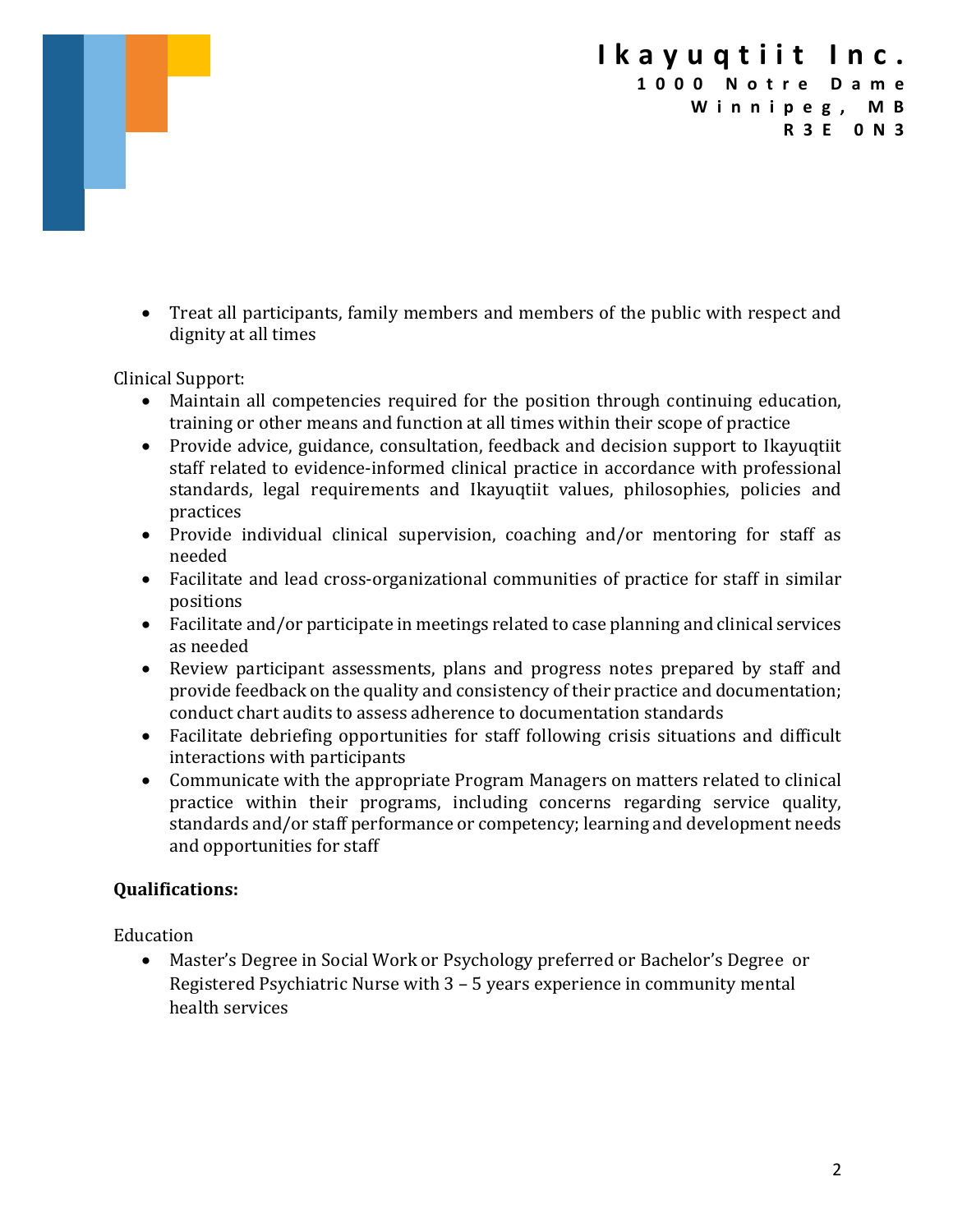Service Delivery Skills, Expertise and Experience

- Inuit beneficiary from one of the Land Claim Settlement regions in Canada preferred
- Experience in life skill teaching and support to individuals who struggle with wellness and wellbeing, mental health issues, or other issues that have impacts on our emotional, mental, spiritual and physical health
- Experience in developing, planning and coordinating services
- Experience completing assessments, planning and implementing support plans
- Understanding of the principles of psychosocial rehabilitation, using a client-centred approach
- Ability to develop and maintain therapeutic rapport with clients and employ such rapport to enable clients to understand their illness and the rehabilitation process
- Experience working within Inuit or Indigenous community
- Knowledge of Inuit culture and community
- $\bullet$  Fluent in Inuktitut would be an asset

Clinical Leadership

- Advanced knowledge of community mental health and scope of practice
- Proven ability to provide clinical advice and support in all aspects of community mental health and wellness
- Knowledge of available programs, their interrelationships, and their function in delivering care in the community.

### Commitment to Reconciliation

Knowledge and understanding of Inuit culture and traditions and the impacts of colonization on the health and well-being of Indigenous individuals and families

### Interdisciplinary Team, Collaboration

Proven ability to work within an interdisciplinary team environment with respect, professionalism, cooperation, sensitivity and cultural awareness

### Focus on Results

Demonstrated ability to prioritize and focus work-related activities to effectively and efficiently achieve service goals and produce expected results/outcomes